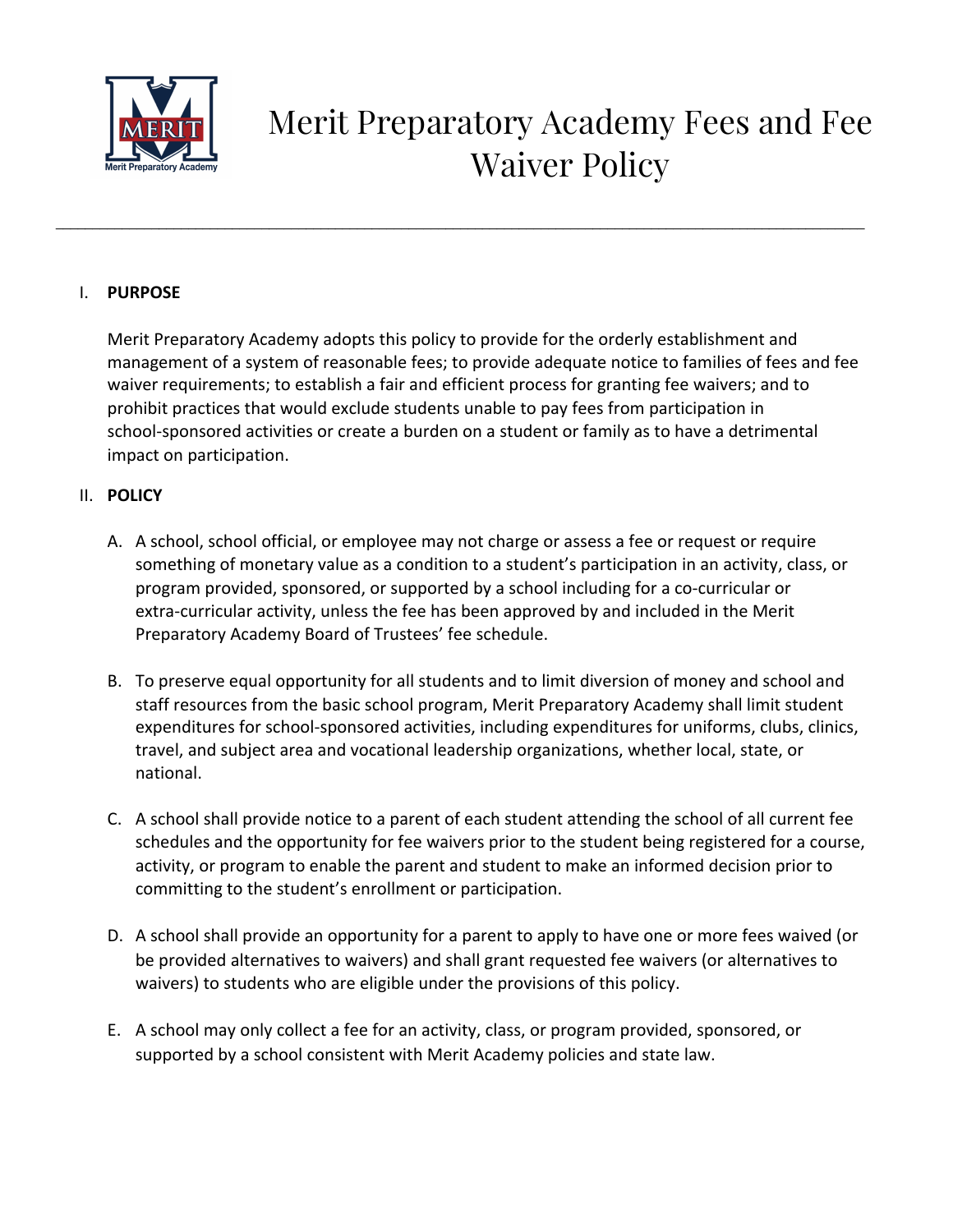#### **III. ESTABLISHING A FEE SCHEDULE**

#### A. **"Fee" means:**

- 1. a charge, expense, deposit, rental, or payment:
- 2. regardless of how it is termed, described, requested, or required directly or indirectly;
- 3. in the form of money, goods, or services; and
- 4. that is a condition to a student's full participation in an activity, course, or program that is provided, sponsored, or supported by an LEA.

#### **B. "Fee" incudes:**

- 1. money or something of monetary value raised by a student or the student's family through fundraising;
- 2. charges or expenditures for school field work or activity trip, including related transportation, food, lodging, and admission charges;
- 3. payments made to a third party that provides a part of a school activity, class, or program
- 4. charges or expenditures for classroom:
	- a. textbooks;
	- b. supplies; or
	- c. materials;
- 5. charges or expenditures for school activity clothing; and
- 6. a fine, other than a fine identified in the subsection **C** below.

#### C. **"Fee" does not include:**

- 1. a student fine specifically approved by the Board for:
	- a. failing to return school property;
	- b. losing, wasting, or damaging private or school property through intentional, careless, or irresponsible behavior, or as described in Section 53G-8-212; or
	- c. improper use of school property, including a parking violation;
- 2. a payment for school breakfast or lunch;
- 3. a deposit that is: a pledge securing the return of school property that is refunded upon the return of the school property; or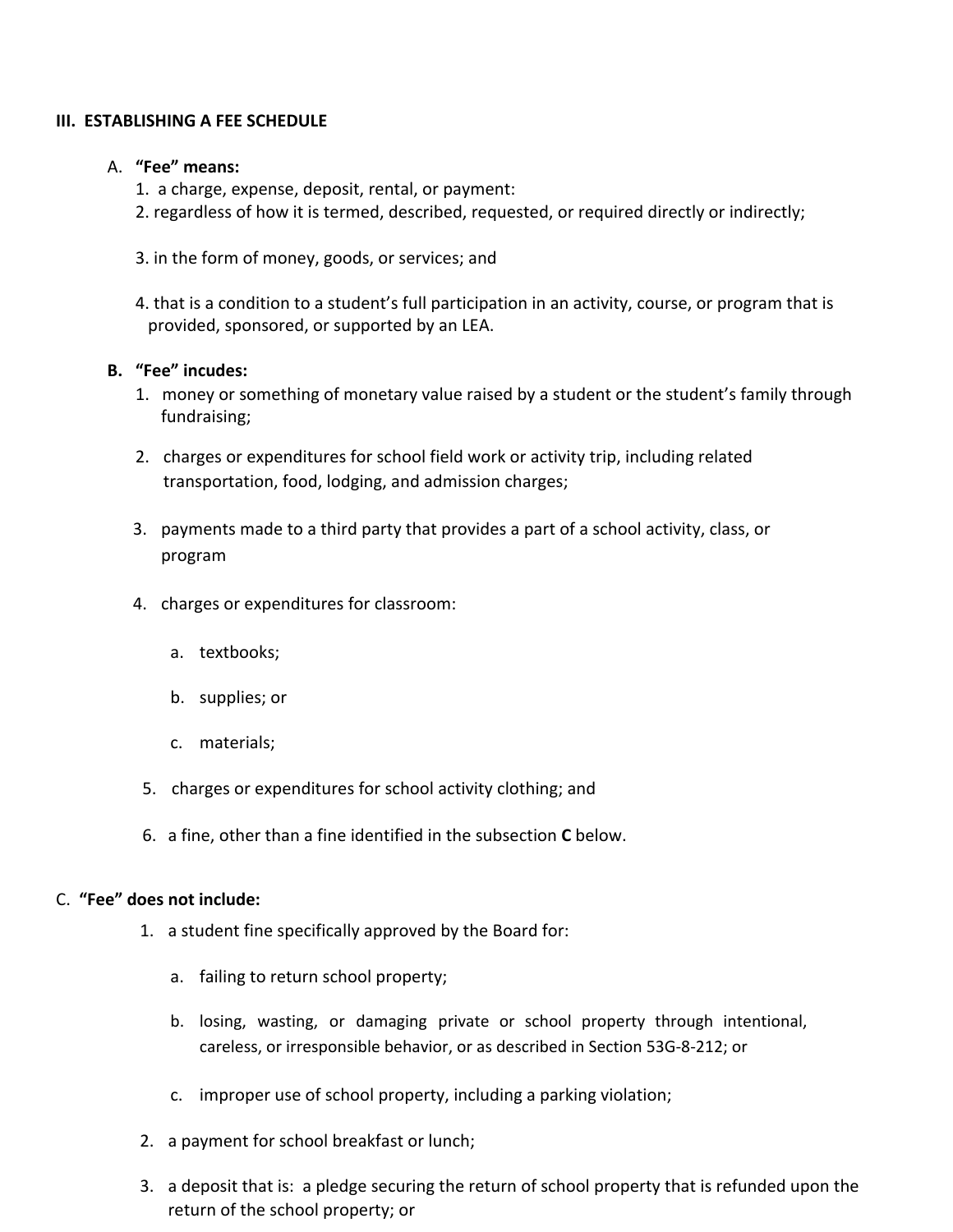- a. a charge for insurance, unless the insurance is required for a student to participate in an activity, course, or program or
- 4. Charges associated with a student's participation in a non-curricular club.

## D. **Fee Setting Process**

1. Merit Preparatory Academy, in consultation with stakeholders, will develop a proposed fee schedule and policies to submit to the Board.

# E. **Board Approval of Fee Schedules and Policies.**

- 1. The Board shall annually review the provisions of this policy.
- 2. Fee schedules and policies for Merit Academy shall be adopted by the Board on or before April 1<sup>st</sup> of each year in a regularly scheduled public meeting of the Board.
- 3. Adoption of Merit's fee schedule may not be delegated to a community council, staff member, or any other advisory committee or group.
- 4. Prior to adopting the annual fee schedule, the Board shall encourage public participation in the process and provide an opportunity for the public to comment on the proposed fee schedule during a minimum of two public meetings of the Board.
- 5. The Board shall provide notice of the meetings:
	- a) to the public in accordance with the Utah Open and Public Meetings Act; and
	- b) to parents and students using the same form of communication regularly used by Merit Academy to communicate with parents.
- 6. Minutes of the Board meeting during which the fee and fee policies are adopted, together with copies of the approved policy and fee schedule shall be kept on file and made available upon request as required by UCA 52-4-203.
- 7. The Board may adopt amended fee schedules after the April  $1^{\text{st}}$  date following the same approval process used for the original fee schedule.

# **F. Fee Schedule Requirements**

- 1. The Board's adopted fee schedule shall include:
	- a) a specific amount for each fee;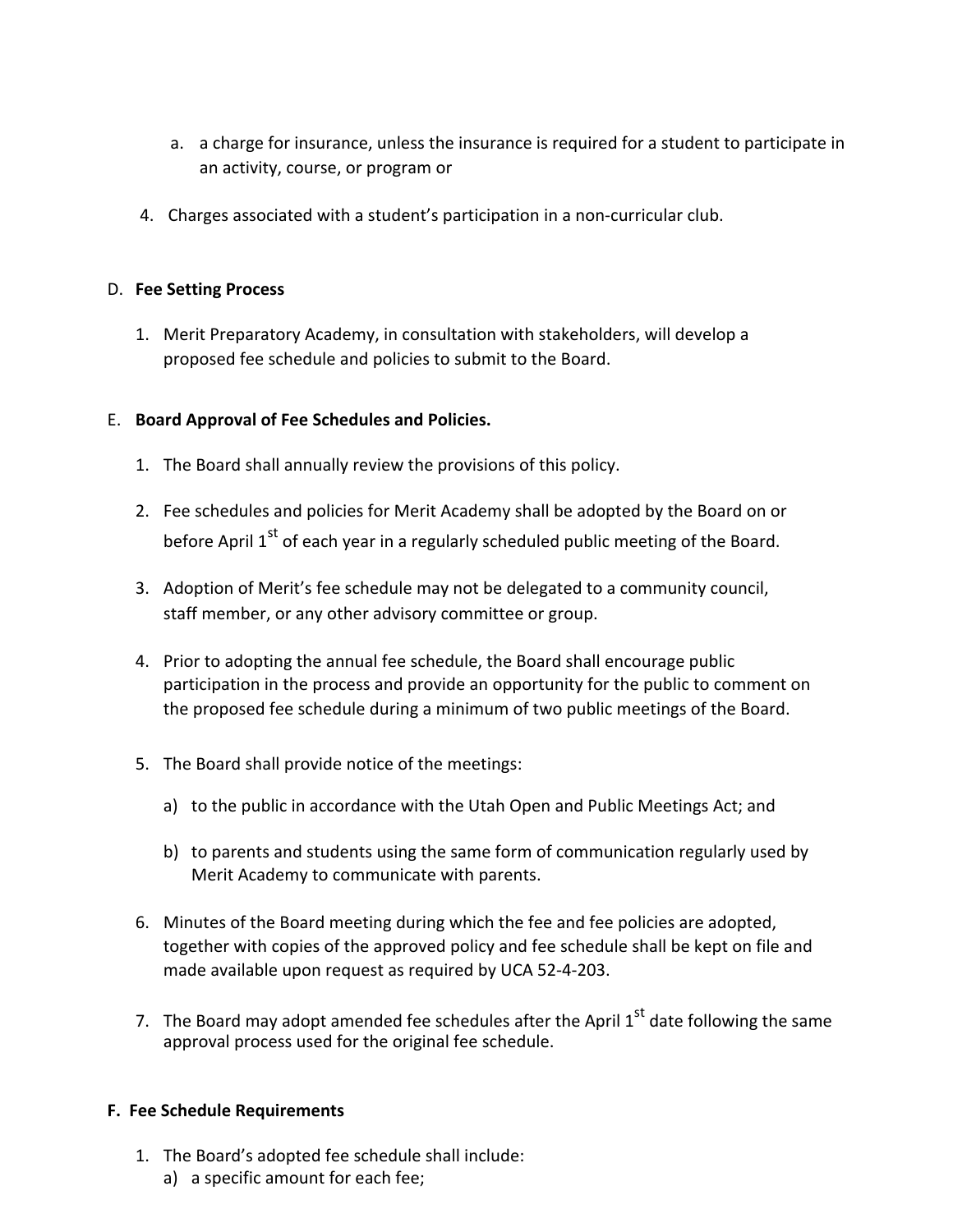- b) if a student is responsible for multiple fees related to one activity, class, or program, a clear and easy to understand delineation of each fee and the fee total for each activity, class, or program;
- c) a per student annual maximum aggregate fee amount that Merit Academy may charge a student for the student's participation in all courses, programs, and activities provided, sponsored, or supported by a school for the year;
	- (1) a maximum fee amount per student for each activity;
	- (2) a spend plan for the revenue collected from each fee charged. The spend plan for each fee charged should provide students, parents, and employees transparency by identifying the fee's funding uses. The fee's corresponding spend plan shall include a list or description of anticipated types of expenditures, for the current fiscal year or as carryover for use in a future fiscal year, funded by the fee charged.

# **CONSIDERATIONS IN SETTING MAXIMUM FEES**

While LEAs are given wide latitude in setting fee maximums, maximums should be set to protect students and families from unreasonable expenditures in order to participate in classes, activities, or programs. Fee waivers cannot be funded by school fees. Waivers must be funded through unrestricted State revenues or other unrestricted local revenues.

- 1. The amount of revenue raised by a student through voluntary individual fundraisers or required group fundraisers shall be included as part of the maximum fee amount per student for the activity and maximum total aggregate fee amount per student.
- 2. Students and parents who do not qualify for fee waivers may not be required to pay an increased fee amount to make-up for or cover the costs of students and families who qualify for fee waivers.
	- a) In calculating the expense incurred by Merit Academy in relation to an individual student, the cost of providing fee waivers to fee waiver eligible students may not be considered.
	- b) Schools may notify students and families that they may voluntarily pay an increased fee amount or provide a donation to assist in covering the costs of other students and families.
- 3. A fee shall be equal to or less than the expense incurred by Merit Academy to provide for a student activity, course, or program.
	- a) An additional fee may not be charged, or a particular fee may not be increased to supplant or subsidize another fee.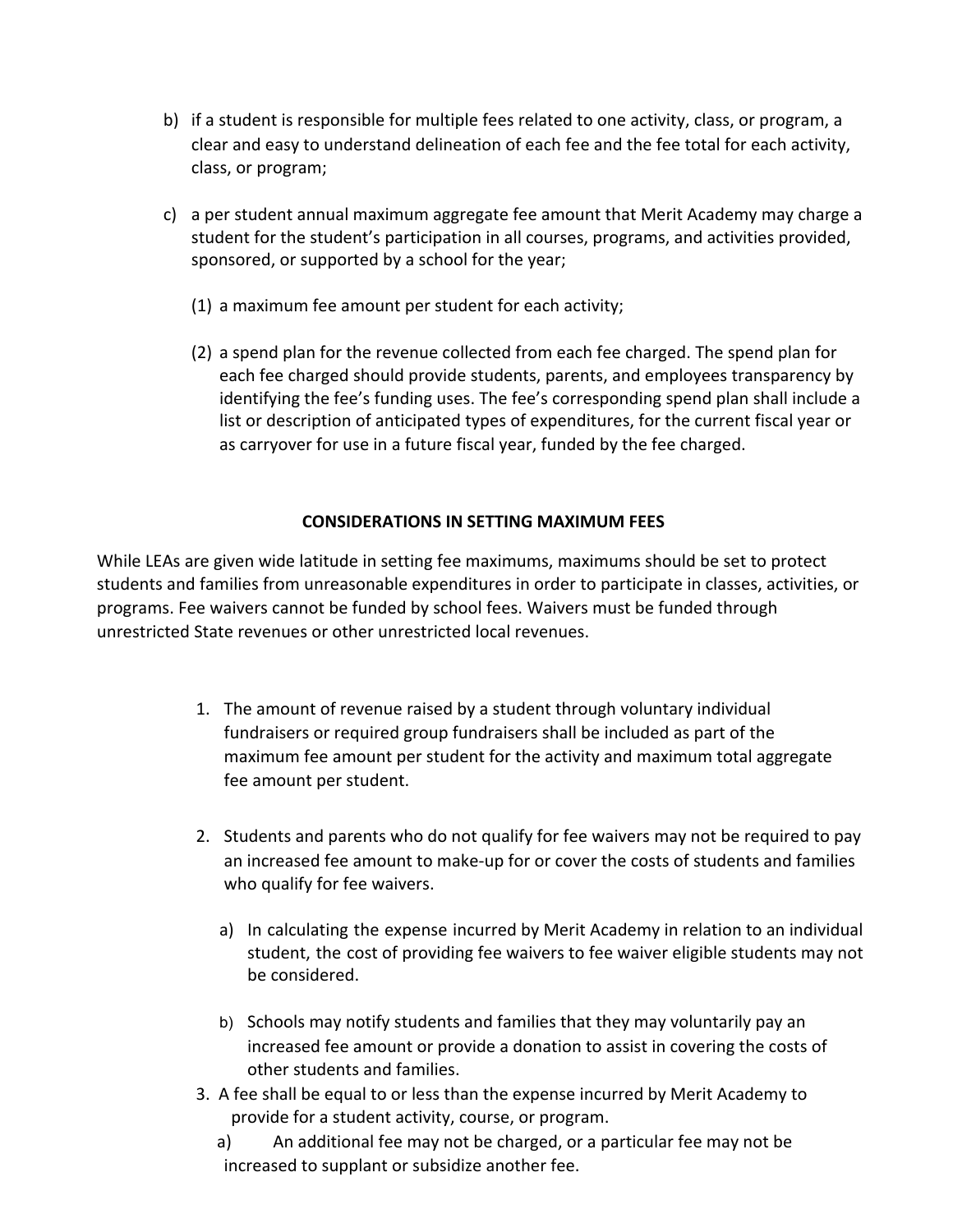4. A fee listed on a school fee schedule is the maximum amount which may be charged per student for a class or school sponsored or supported activity including uniforms, travel, and clinics, regardless of whether the activity is labeled as curricular, co-curricular or extra-curricular. The actual amount charged may be less.

## **IV. FEES FOR CLASSES AND ACTIVITIES DURING THE REGULAR SCHOOL DAY**

- 1. Fees may be charged in connection with an activity, class, or program provided, sponsored, or supported by a school for a student in a secondary school that takes place during the regular school day if the fee is on the Board approved fee schedule.
- 2. All fees are subject to the fee waiver provisions of this policy.
- 3. If a class is established or approved, which requires payment of fees or purchase of items for students to participate fully and to have the opportunity to acquire all skills and knowledge required for full credit or highest grades, the fees or costs for the class must be approved by and appear on the Board fee schedule and shall be subject to the fee waiver provisions of this policy.
- 4. A school may require a secondary student to provide student supplies as defined in this policy.
- 5. If a school requires special shoes or items of clothing that meet specific requirements, including requesting a specific color, style, fabric, or imprint, the cost of the special shoes or items of clothing are considered a fee, and subject to fee waiver.

# 6. **Beginning in the 2022-2023 school year** schools **may not charge a fee** for:

- a) a textbook. A textbook fee may only be charged for concurrent enrollment or advanced placement courses, and these fees are subject to fee waivers.
	- (1) "Textbook" means instructional material necessary for participation in a course or program, regardless of the format of the material including:
		- (a) books, printed materials, and consumable workbooks;
		- (b) computer hardware, software, or digital content; and
		- (c) cost of maintenance and replacement as a result of normal use.
	- (2) "Textbook" does not include instructional equipment.
- 7. Remedial courses and credit recovery fees are subject to all school fee requirements. These fees shall be placed on the LEAs fee schedule and are subject to fee waivers. Additionally, beginning with the 2022-23 school year, any instructional material provided for a student to complete a remedial course or credit recovery, is considered a textbook and therefore shall be provided free of charge.
- 8. Schools **may charge a fee** for instructional equipment subject to fee waivers.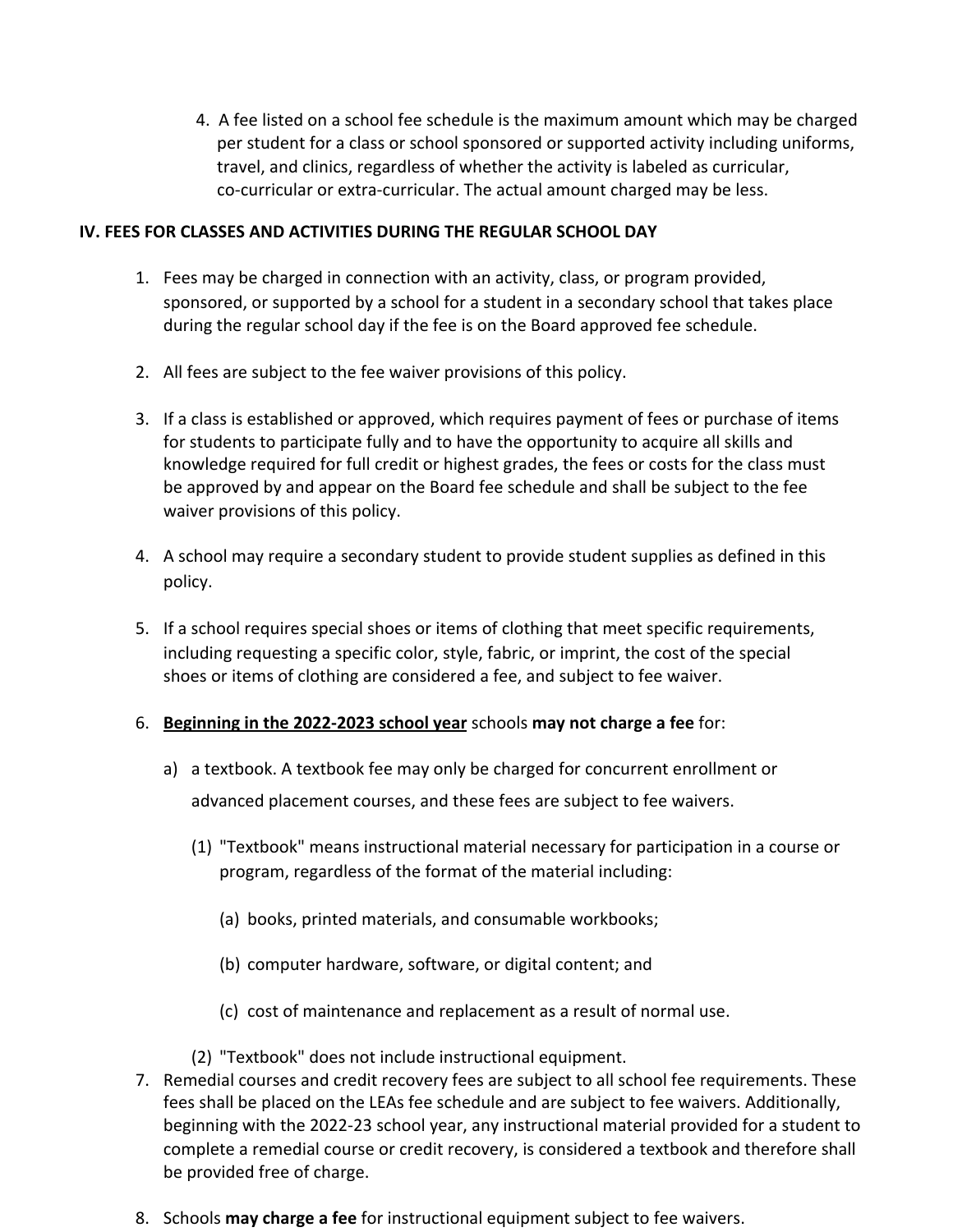- a) "Instructional equipment" means equipment or supplies required for a student to use as part of a secondary course that become the property of the student upon exiting the course.
- b) "Instructional equipment" includes course related tools or instruments.
- 9. Merit Academy may charge the cost to access software, digital content, or other instructional materials that are required as part of an activity, course, or program. These fees are subject to fee waiver.

#### V. **PROJECT RELATED COURSES**

- A. In project related courses, projects required for course completion shall be included in the approved course fee and be waivable for secondary students.
- B. A school may require a student to provide materials or pay for an additional discretionary project if the student chooses and the course teacher approves a project in lieu of, or in addition to, a required classroom project. The additional costs for the alternate project are not subject to fee waiver.
- C. A school shall avoid allowing high cost additional projects, particularly if authorization of an additional discretionary project results in pressure on a student by teachers or peers to also complete a similar high cost project.
- D. A school or teacher may not require a student to select an additional project as a condition to enrolling, completing, or receiving the highest possible grade for a course.

# **VI. SCHOOL ACTIVITIES OUTSIDE OF THE REGULAR SCHOOL DAY**

- A. Fees may be charged in connection with any school-sponsored program or activity, that does not take place during the regular school day, regardless of the age or grade level of the student, if:
	- 1. participation in the activity is voluntary;
	- 2. the fee is on the Board approved fee schedule;
	- 3. the amount collected from the student is equal to or less than the maximum fee amount on the approved fee schedule;
	- 4. the fee revenue is collected in compliance with Merit Preparatory Academy financial policies;
	- 5. fee revenue is expended in compliance with the spend plan; and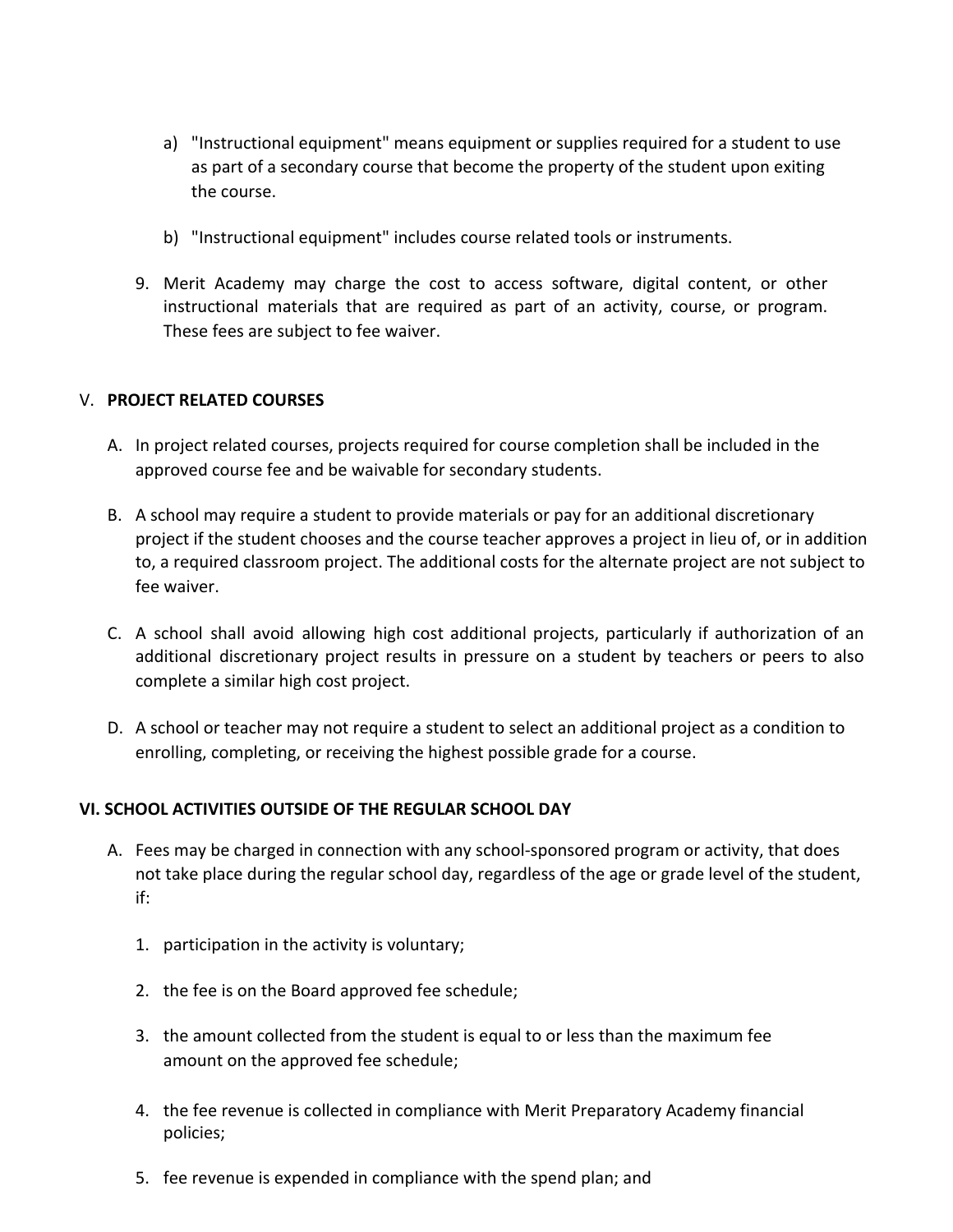- 6. the fee is subject to the fee waiver requirements
- B. Schools that provide, sponsor, or support an activity, class, or program outside of the regular school day or school calendar are subject to the provisions of this policy regardless of the time or season of the activity, class, or program.

## **VII. NOTICE TO PARENTS**

- A. Merit Academy shall annually publish the Board's approved fee schedule, including fee maximums, and fee waiver policies on the school's website in an easily accessible location.
- B. The parent of each student shall be provided a copy of the fee schedule, fee waiver policies, and the school fee documents required by Utah Administrative Code R277-407-6 annually in the school's registration materials and upon registration to the parent of a student who enrolls after the initial registration period.
- C. Upon request, the school shall provide printed copies of school fee schedules, waiver policies, and documents to a parent or guardian who is unable or chooses not to access them through Merit's school website.
- D. If more than 20% of the student or parent population of Merit Academy uses a single language other than English as their first language, Merit Academy will publish the fee schedule and fee waiver policies in the language of those families.
- E. The administrator of Merit Academy shall make arrangements for a representative to meet personally with each student's parent or family and make available an interpreter for the parent to understand the fee schedule and waiver policies when the student or parent's first language is a language other than English and Merit Academy has not published the information in the parent's first language.

#### **VIII. FEE WAIVERS**

#### A. **General Fee Waiver Provisions**

- 1. "Waiver" or "fee waiver" means a full release from the requirement or payment of a fee and from any provision in lieu of a fee payment.
- 2. All fees are subject to fee waiver unless specifically identified as a non-waivable charge in this policy or UAC R277-407.
- 3. A school is not required to waive a non-waivable charge.
- 4. To ensure that no student is denied the opportunity to participate in a class or school sponsored or supported activity because of an inability to pay a fee, each school will provide for adequate waivers or other provisions in lieu of fee waivers.
- 5. The process for obtaining a fee waiver, pursuing an alternative to fee waiver, or appealing the denial of a fee waiver shall be administered confidentially, fairly, objectively, without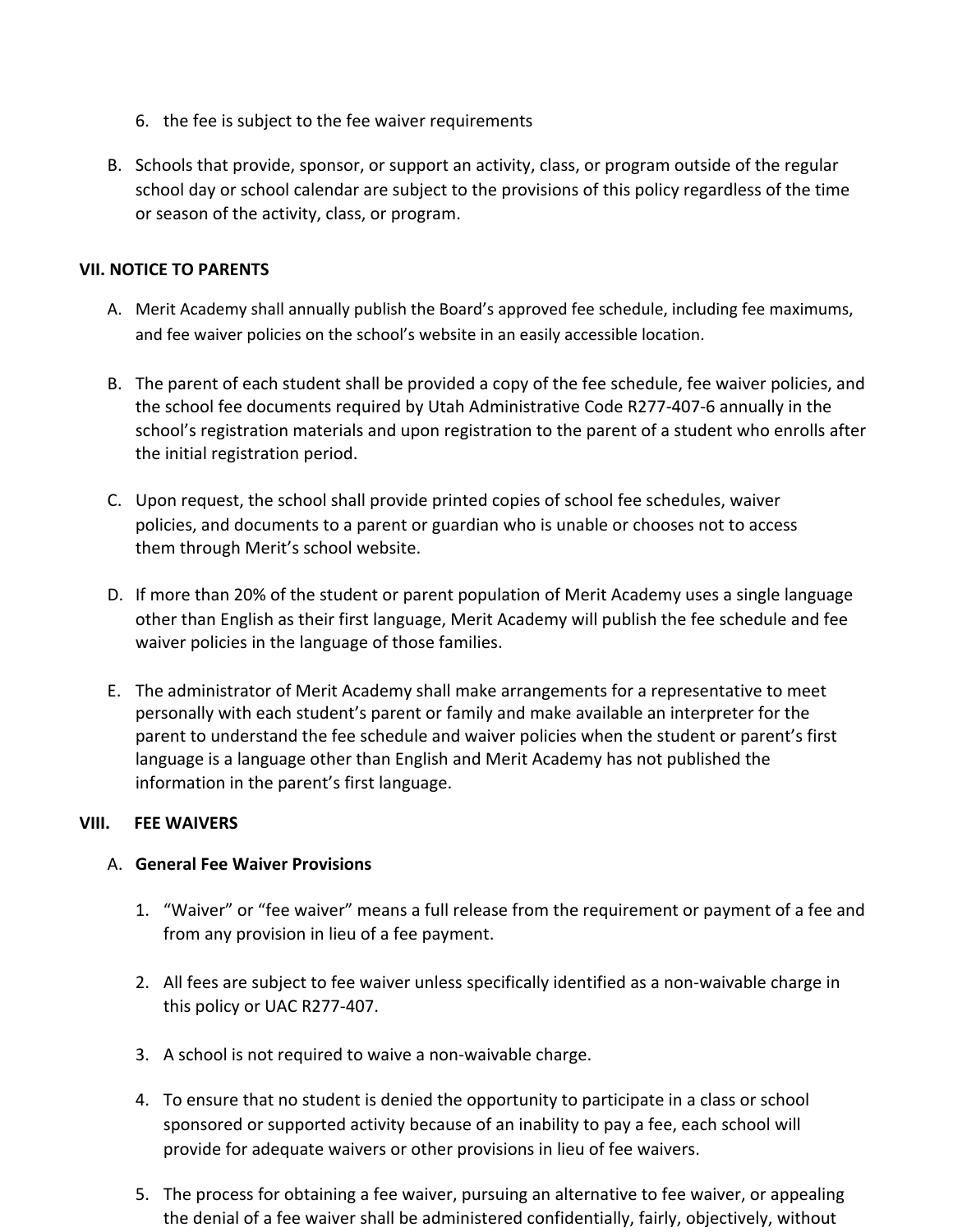delay, and in a manner that avoids stigma, embarrassment, undue attention, and unreasonable burdens on students and parents.

- 6. A student receiving a fee waiver or other provisions in lieu of a fee shall not be treated differently from other students or identified to students, staff members, or other persons who do not need to know of the waiver.
- 7. Any requirement that a student pay a fee is suspended during any period in which the student's eligibility for a fee waiver is being determined or a denial of a fee waiver is being appealed.

#### B. **Fee Waiver Eligible Charges**

Fees for the following are waivable regardless of whether they are held during the regular school day, during the regular school year, outside of the regular school day, outside of the regular school year, or during the summer:

- 1. An activity, class, or program that is:
	- a) primarily intended to serve school-age children; and
	- b) taught or administered, more than inconsequentially, by a school employee as part of the employee's assignment.
- 2. An activity, class, or program that is explicitly or implicitly required:
	- a) as a condition to receive a higher grade, or for successful completion of a school class or to receive credit, including a requirement for a student to attend a concert or museum as part of a music or art class for extra credit; or
	- b) as a condition to participate in a school activity, class, program, or team, including, a requirement for a student to participate in a summer camp or clinic for students who seek to participate on a school team, such as cheerleading, football, soccer, dance, or another team.
- 3. An activity or program that is promoted by a school employee, such as a coach, advisor, teacher, school-recognized volunteer, or similar person, during school hours where it could be reasonably understood that the school employee is acting in the employee's official capacity.
- 4. Admission, entrance, or gate fees for student attendance to an event or activity provided, sponsored, or supported by Merit Academy or a school including:
	- a) athletic competitions;
	- b) music or theater program performances; and
	- c) parent teacher organization activities.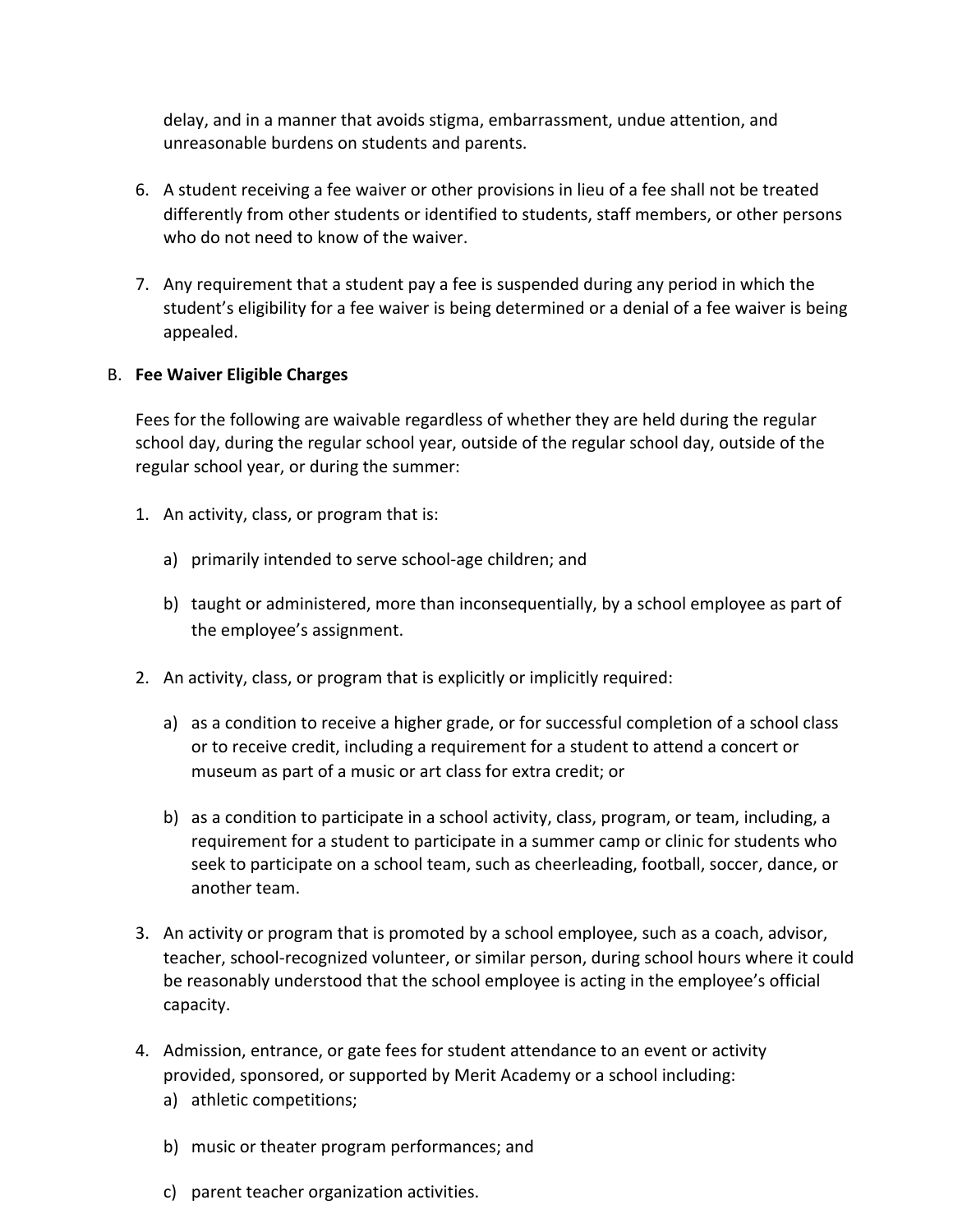Merit Academy's main office will pre-sell tickets to events when a student identification card will not suffice for admittance. Students on fee waiver will have the opportunity to obtain free tickets from the office, allowing them entrance to the event without having to disclose fee waiver eligibility to the gate attendant.

- 5. An activity or program where full participation in the activity or program includes:
	- a) travel for state or national educational experiences or competitions;
	- b) debate camps or competitions; or
	- c) music camps or competitions.
- 6. A concurrent enrollment, CTE, or AP course.
- 7. Activity clothing required to be worn by a student when participating as a club, school group, or team such as matching jackets, hoodies, t-shirts or other like clothing.
- 8. Official curricular, co-curricular, and extra-curricular club or team uniforms that are required for student participation.

#### C. **Non-waivable Charges**

Nonwaivable charges are costs, payments, or expenditures which are not considered to be school fees and are not subject to fee waivers.

- 1. Non-waivable charges include a personal discretionary charge or purchase for:
	- a) insurance, unless the insurance is required for a student to participate in an activity, class, or program;
	- b) college credit related to the successful completion of a concurrent enrollment class or an advanced placement examination; and
	- c) a personal consumable item such as a yearbook, class ring, letterman jacket or sweater, or other similar item, except when requested or required by a school as a condition to a student's participation.
- 2. Charges designated by Utah Code, federal law, or administrative rule not to be a fee are non-waivable charges including:
	- a) tuition for nonresident out-of-state students and foreign students, foreign student transcript translation fees and I-20 form processing charges;
	- b) a charge for an activity, class, program, that meets the criteria of a noncurricular club as described in Utah Code Title 53G, Chapter 7, Part 7, Student Clubs;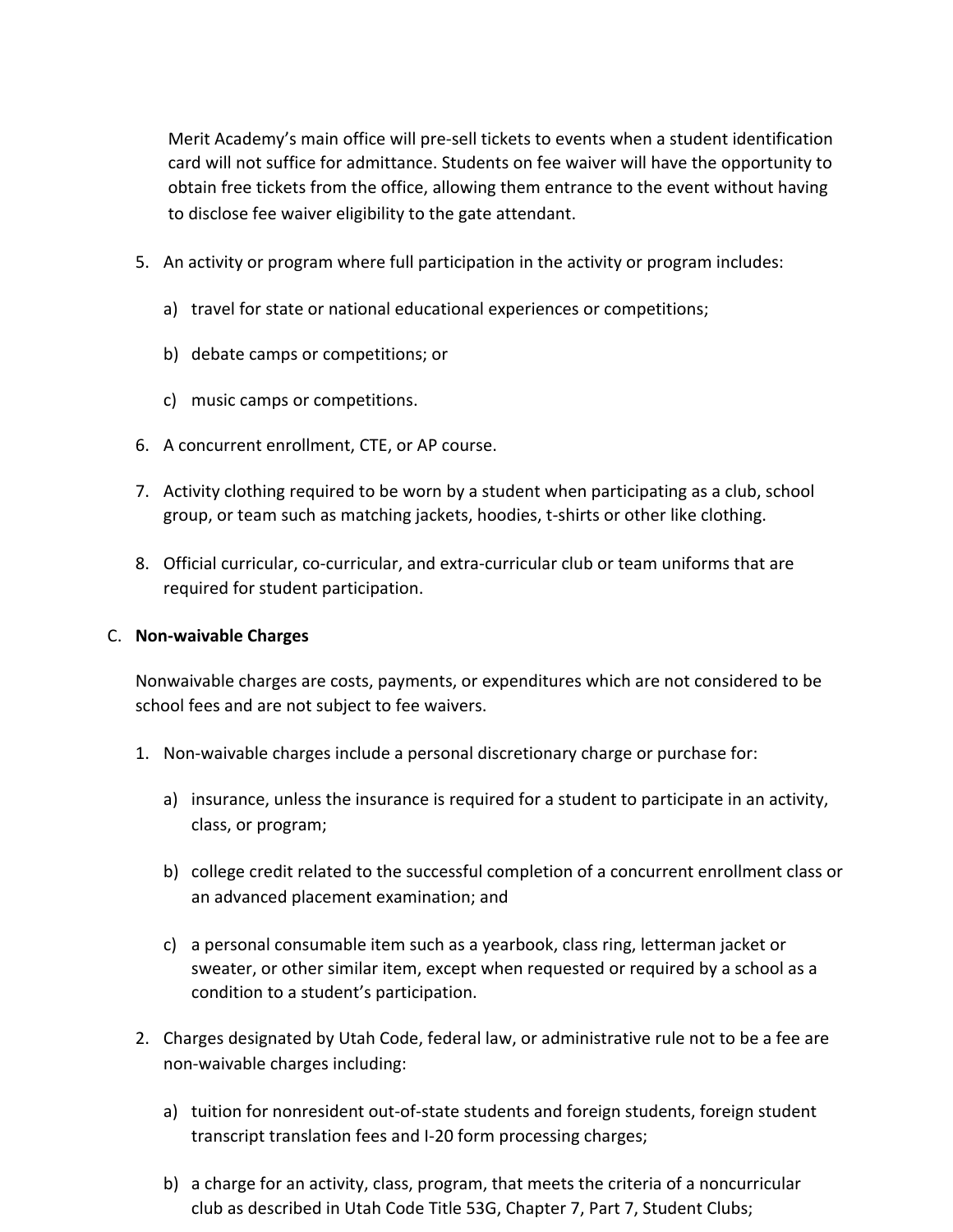- c) a charge for a school breakfast or lunch;
- d) a fine for improper use of school property, including a parking violation; or
- e) a fine for replacement of damaged or lost school property in accordance with Utah Code Ann. §53G-8-212.
	- (1) If the student and the student's parent are unable to pay for damages or if it is determined by the school in consultation with the student's parent that the student's interests would not be served if the parent were to pay for the damages, the school may provide for a program of work the student may complete in lieu of the payment.
	- (2) No fine may be assessed for damages which may be reasonably attributed to normal wear and tear.

#### **VIII. Fee Waiver Administrator**

- 1. The school director shall designate at least one person at the appropriate administrative level to act as the "Fee Waiver Administrator." The designated individual shall:
	- a) be trained in and have a knowledge and understanding of school fees, the fee waiver process, and student data privacy laws; and
	- b) work in an appropriate setting to facilitate confidential conversations and documents.
- 2. The Fee Waiver Administrator shall be responsible to:
	- a) review fee waiver applications and verification documents;
	- b) grant or deny fee waiver requests;
	- c) compile all logs and maintain fee waiver documents in compliance with the Family Educational Rights and Privacy Act (FERPA); and
	- d) report fee waiver information.
- 3. The Fee Waiver Administrator's contact information will be available on the school's website with other school fee information and in student registration materials.
- 4. A student may not assist in the fee waiver approval process.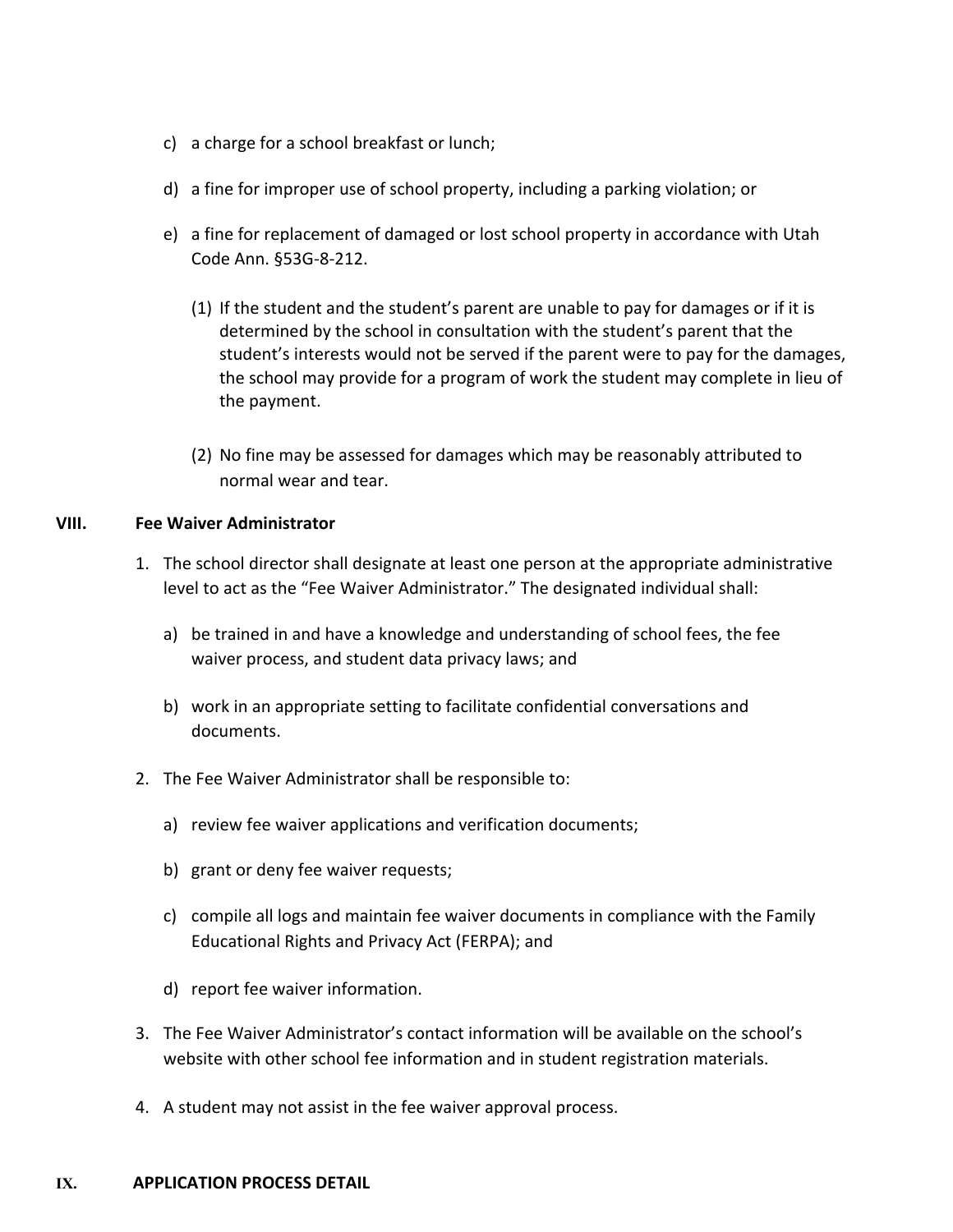- A. To reduce the overall burden to the school, families, and Fee Waiver Administrators, one application per family may be submitted.
	- 1. A family having more than one student enrolled in Merit Academy may submit one application which will determine eligibility for fee waivers for all students in the family. The application for fee waiver must clearly identify the names and grade level of the other students in the family.
	- 2. A student must reapply for a fee waiver each school year.

# **3. There are no application deadlines.**

4. If a student or their family experiences a change of financial circumstances so that the waiver eligibility no longer exists or that eligibility does exist, the Fee Waiver Administrator may charge or waive a proportional share of the fees for the remainder of the fee waiver period.

# **B. Fee Waiver Application Process**

- 1. Merit Academy shall use the standardized state board school fees notice and fee waiver applications to inform parents of the process of obtaining a fee waiver.
- 2. The application for fee waiver shall be included on each school's website.
- 3. The fee waiver request process shall have no visible indicators that could lead to identification of fee waiver applicants.
- 4. A parent or student desiring to have one or more fees waived shall submit a completed fee waiver application and verification of eligibility to the Fee Waiver Administrator.

# **C. Fee Waiver Eligibility Verification**

- 1. A student is eligible for and will be granted a fee waiver if the Fee Waiver Administrator receives a completed application and verification of one of the following from the student or parent:
	- a) The student's family income qualifies under the levels set by the State Superintendent and the parent provides verification in the form of income statements, pay stubs, or tax returns:
		- (1) these levels are set to correspond to the income levels for the federal free lunch program and may be found at [schools.utah.gov/schoolfees](https://www.schools.utah.gov/schoolfees) on the fee waiver application form;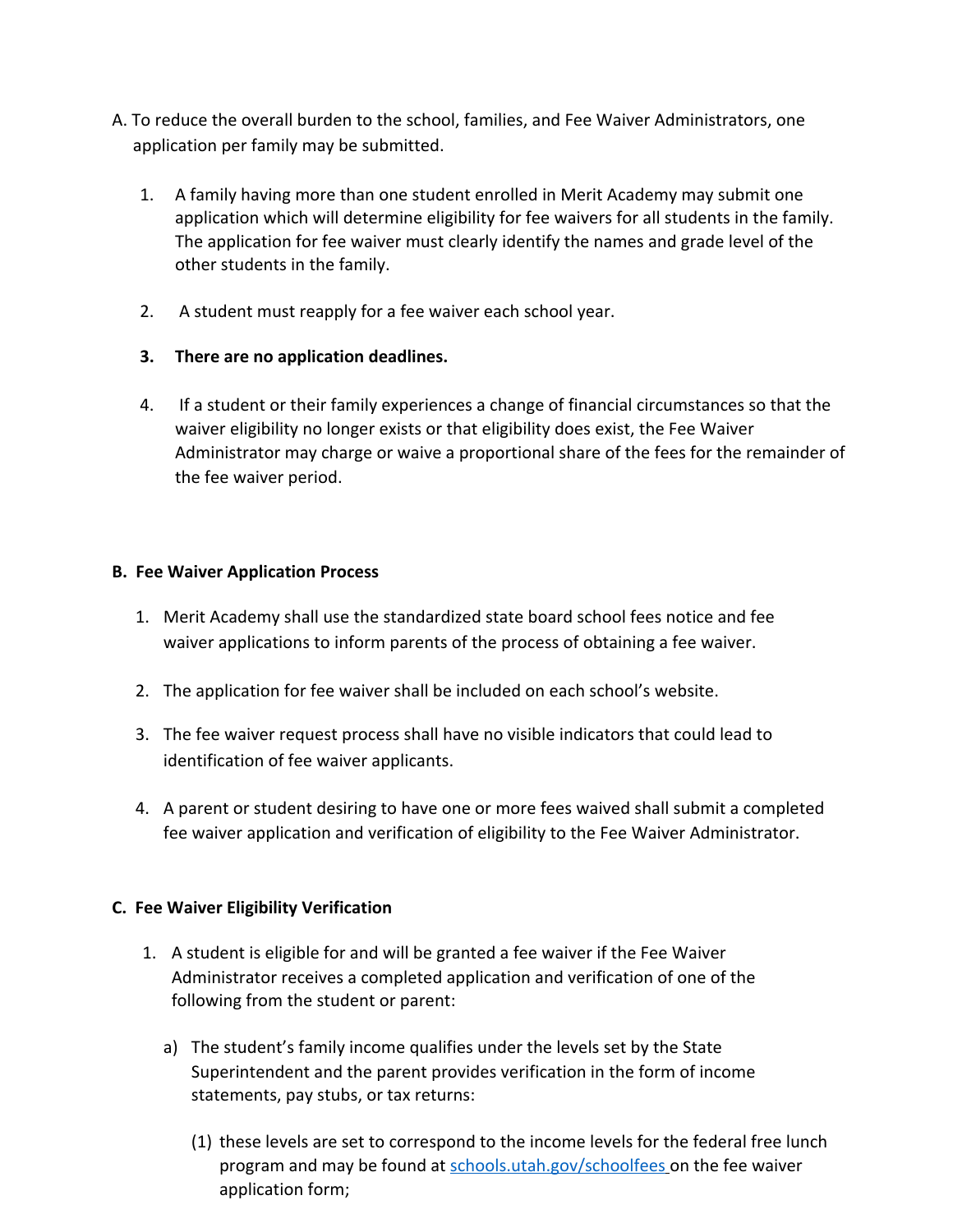(2) all income received by the household is considered including salary, public assistance benefits, social security payments, pensions, unemployment compensation and child support payments.

b) the student has qualified for the federal free lunch program and the parent provides consent for the program to share information with the school.

- (1) A disclosure request form will be included with the free lunch application. This disclosure informs the parents of the following:
	- they are not required to consent to the disclosure
	- the information will be used to facilitate the enrollment of eligible children for fee waivers; and
	- the decision to disclose or not disclose will not affect their children's eligibility for free and reduced price meals or free milk.

(2) Merit Academy will inform the adult household member who signed the application if Merit Academy plans to disclose or use eligibility information outside the originating program. This may be done by issuing a general notification of potential disclosure or through a specific notification to disclose information to a program.

c) The student receives Supplemental Security Income (SSI) and the parent provides benefit verification documents from the Social Security Administration.

d) The student's family receives Temporary Assistance for Needy Families (TANF) and the parent provides benefit verification from the Utah Department of Workforce Services for the period for which the fee waiver is sought which may be in the form of an electronic screenshot of eligibility determination or status.

e) The student is in foster care through the Division of Child and Family Services; or is in state custody and the individual seeking the waiver provides the youth in care required intake form and school enrollment letter, provided by a case worker from the Utah Division of Child and Family Services or the Utah Juvenile Justice Department.

- 2. A school shall ensure that a fee waiver or other provision in lieu of fee waiver is available to any student whose parent is unable to pay.
	- a) A Fee Waiver Administrator may grant a fee waiver to a student, on a case by case basis, who does not qualify for a fee waiver under the criteria above, but who, because of extenuating circumstances is not reasonably capable of paying the fee.
	- b) An opportunity will be provided for those requesting a fee waiver under this standard to meet privately with the Fee Waiver Administrator to discuss their situation and potential eligibility for fee waiver.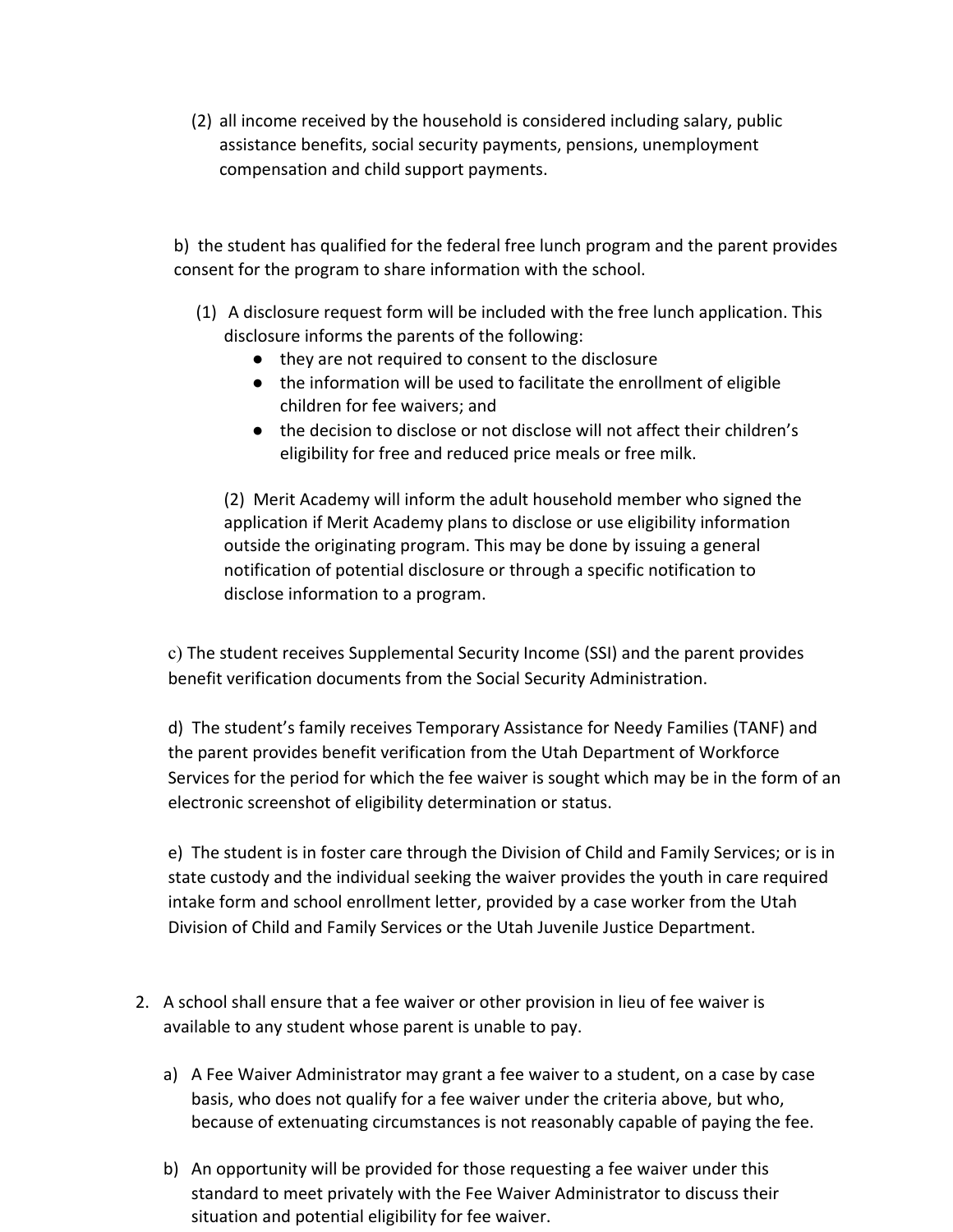c) Verification may be collected as appropriate for the situation.

## **D. Notification of Eligibility**

- 1. After reviewing the documentation provided by the student and the student's parent, the Fee Waiver Administrator will approve or deny the fee waiver request.
- 2. The Fee Waiver Administrator shall not retain required fee waiver verification documents or copies of the verification documents but will keep the following information as a log or record:
	- a) That the student's eligibility was verified;
	- b) The name and position of the person who reviewed the verification documents;
	- c) The date it was verified; and
	- d) The type of documentation used to verify eligibility.
- 3. The Fee Waiver Administrator shall maintain documentation of the following:
	- a) The school year the request was submitted;
	- b) The type and amount of fees requested to be waived;
	- c) Whether the request was approved or denied;
	- d) If approved, the type and amount of fees which were waived.
- 4. The Fee Waiver Administrator shall provide written notice of the decision to grant or deny a fee waiver request to the student's parent using the standardized state board fee waiver decision and appeal form.
- 5. If a fee waiver request is denied, the written notice of decision shall include the reason the request was denied and a copy of the appeal process and appeal form.

# **E. Appeal of Fee Waiver Denial**

Merit Preparatory Academy establishes a timely appeals process which includes the opportunity to appeal to the director and the board of trustees.

a. A student or the student's parent may appeal the decision to deny a fee waiver request by completing and submitting the appeal form included with the denial or found on the school website to the director within [10] school days of receiving notice of denial.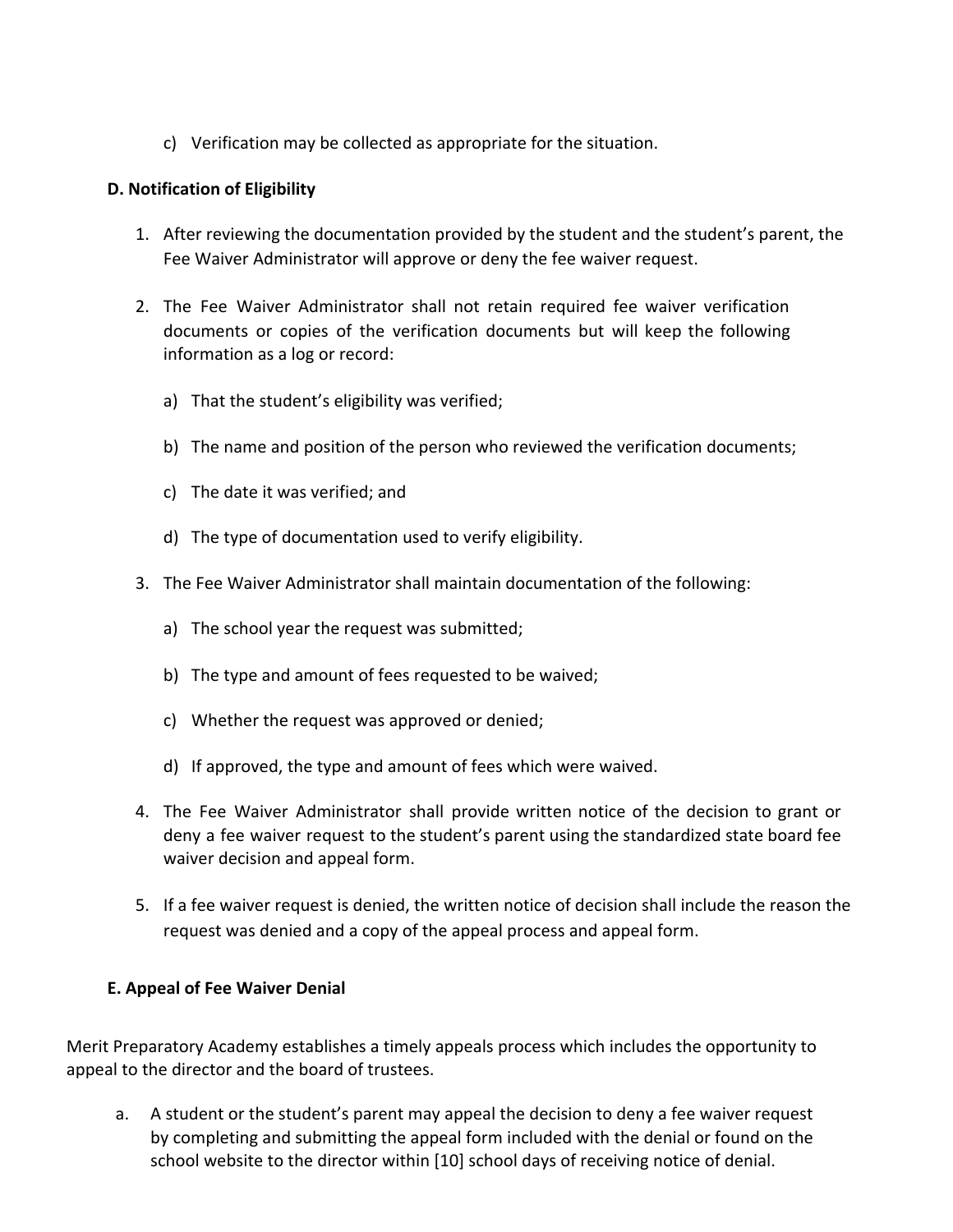- b. The school shall contact the parent within two (2) weeks after receiving the appeal and schedule a meeting with the principal to discuss the parent's concerns.
- c. If after meeting with the school director, the waiver is still denied, the parent may appeal, in writing, within ten (10) school days of receiving notice of denial, to the board of trustees.

# X. **COLLECTION OF SCHOOL FEES**

- A. A school may make an installment payment plan available to a parent or student to pay for a fee, however, an installment payment plan may not be required in lieu of a fee waiver.
- B. A student may not collect or receive student fees from other students or parents.
- C. A school may pursue reasonable methods for collecting student fees, but may not, as a result of unpaid fees:
	- 1. exclude a student from a school, an activity, class, or program that is provided, sponsored, or supported by the school during the regular school day;
	- 2. refuse to issue a course grade; or
	- 3. deny a former or current student receipt of official student records, including written or electronic class schedules, grade reports, diplomas, or transcripts.
- D. A school may impose a reasonable charge to cover the cost of duplicating, mailing, or transmitting transcripts and other school records.
- E. A school may not charge for duplicating, mailing, or transmitting copies of school records to a school in which a former student is enrolled or intends to enroll.
- F. If a school's property has been lost or willfully cut, defaced, or otherwise damaged, the school may withhold the issuance of an official written grade report, diploma, or transcript of the student responsible for the damage or loss until the student or the student's parent has paid for the damages in accordance with 53G-8-212(2)(a).
- G. Notwithstanding Subsection D, a school may not withhold any records required for student enrollment or placement in a subsequent K-12 school.

#### **XI. GRADUATION CEREMONY & UNPAID FEES**

Students who have unpaid fees may be excluded from participating in graduation ceremonies until fees are paid in full or a payment plan has been established and at least two (2) payments have been made.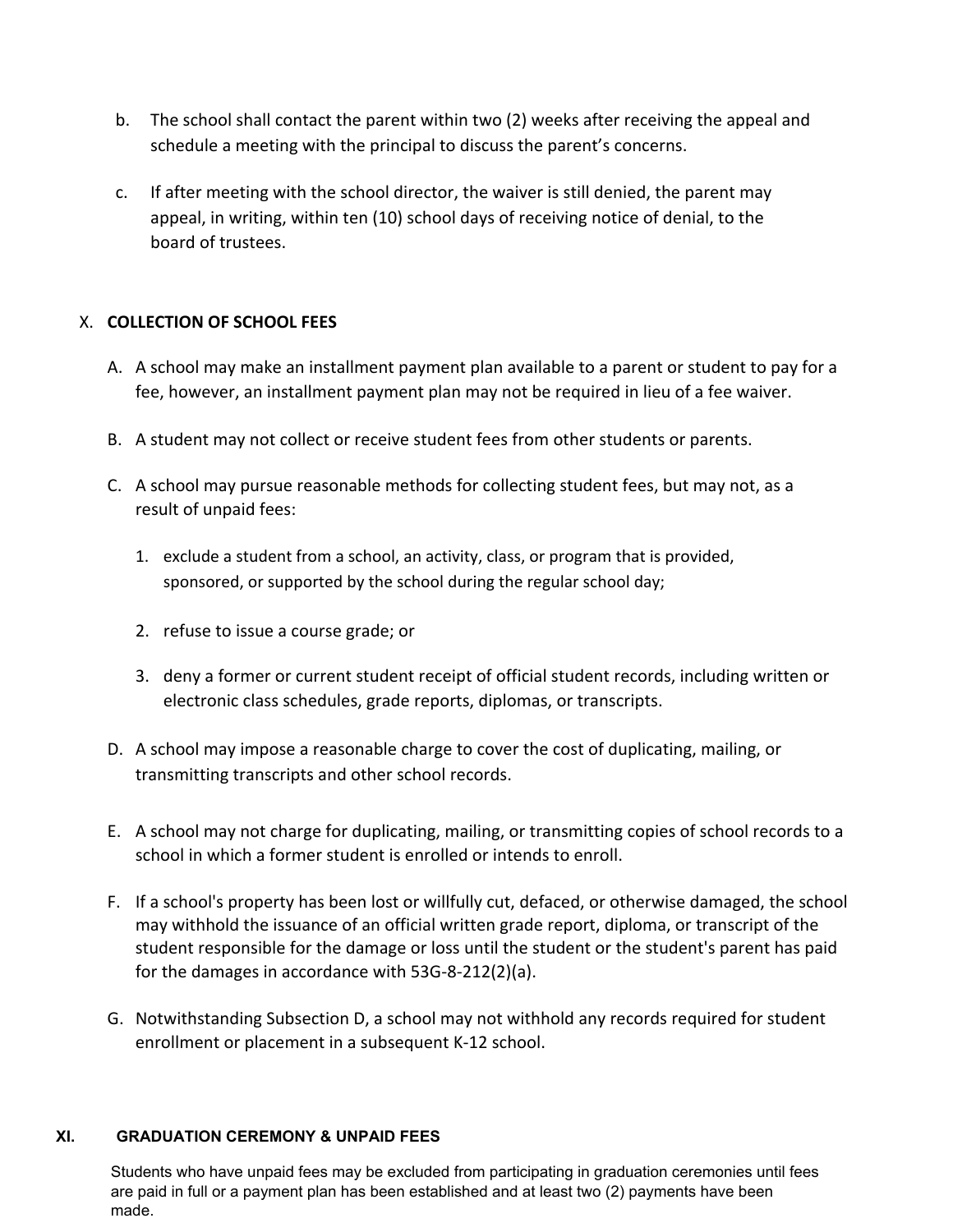1). This consequence will be enforced if graduation ceremonies are not part of a regular school day activity; and

2). The family has been notified of anticipated exclusion due to unpaid fees. Three (3) notices, each at least two weeks apart, will be sent to the family starting in the two months prior to graduation.

#### **XII. FUNDRAISING**

- A. Any fundraising activity must be approved and conducted in accordance with Merit Preparatory Academy's Fundraising Policy.
	- 1. Merit Academy will not authorize, establish, or allow for required individual fundraising.
	- 2. Merit Academy may allow optional individual fundraising opportunities for students to raise money to offset the cost of the student's fees.
	- 3. Merit Academy may allow for group fundraisers.
- B. Merit Academy shall not deny a student membership in or participation on a team or group or in an activity based on the student's non-participation in a fundraiser.
- C. All fundraising activities shall comply with Merit Preparatory Academy's Fundraising Policy and UAC R277-113.

#### **XIII. DONATIONS IN LIEU OF FEES.**

- A. Merit Academy may not request or accept a donation in lieu of a fee from a student or parent unless the activity, class, or program for which the donation is solicited will otherwise be fully funded by the school and receipt of the donation will not affect participation by an individual student.
- B. A donation is a fee if a student or parent is required to make the donation as a condition to the student's participation in an activity, class, or program.
- C. Merit Acdemy's actions to solicit or accept a donation or contribution must be in compliance with all Board policies, must clearly state that donations and contributions by a student or parent are voluntary, and may not place any undue burden on a student or family.
- D. Merit Academy may raise money to offset the cost to the school attributed to fee waivers granted to students.
- E. Merit Academy shall direct funds provided to the school through donations and fundraising efforts in accordance with policies governing Merit Preparatory Academy.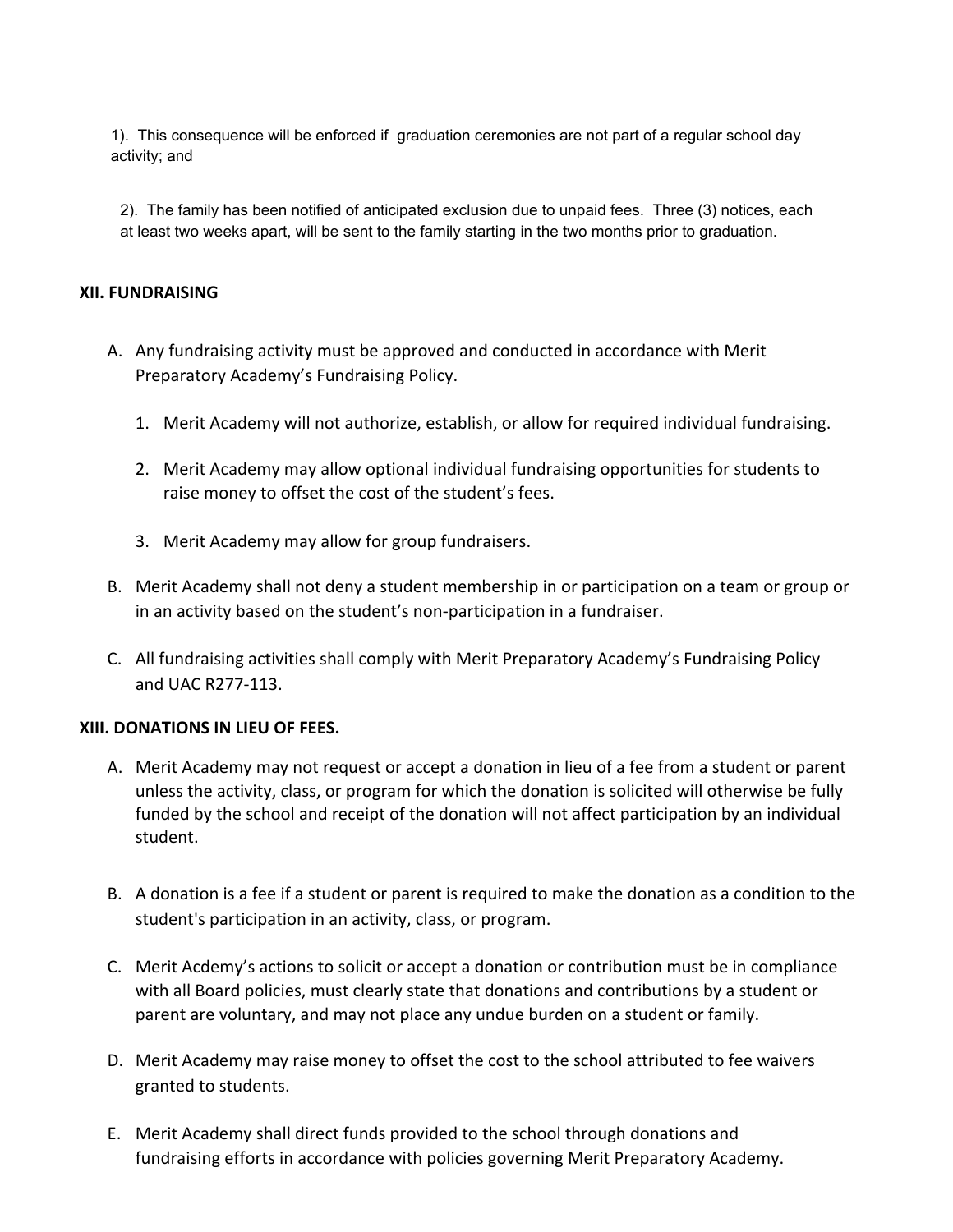# F. [LEA] or a school may not accept a donation that would create a significant inequity among the schools within the [LEA].

#### **XIV. SCHOOL REPORTING REQUIREMENTS**

- 1. Merit Academy's Director and Board Chair shall submit a Certification of Compliance annually affirming compliance with the provisions of this policy.
- 2. The Director shall submit a Certification of Compliance annually affirming compliance with the provisions of this policy and submit the following forms:
	- a. Student Fee Schedule with Spend Plan
	- b. School Fee Policy
	- c. School Fee Waiver Policy
	- d. Notice of Fee Waiver Criteria provided by Merit Academy to student's parents
- 3. Each school shall maintain records and submit documentation to Merit Academy's staff annually of:
	- a. number of students enrolled as of October 1
	- b. number of students granted fee waivers
	- c. dollar amount of fees waived
	- d. number of students who worked in lieu of fee waivers
	- e. dollar amount of fees collected from students
	- f. dollar amount of fees collected from students for curricular activities
	- g. dollar amount of fees collected from students for co-curricular activities
	- h. dollar amount of fees collected from students for extracurricular activities

#### **XV. TRAINING**

Merit Academy's Director shall provide for annual training of school employees on fee related policies enacted by the Board specific to each employee's job function.

#### **XVI. PENALTIES FOR VIOLATION OF SCHOOL FEE POLICY**

A. Any administrator, teacher, advisor or coach who knowingly violates the authorized fee schedule and financial policies as approved annually by the Board will be subject to disciplinary action as outlined by Merit Academy's Policy.

- B. Monies collected beyond the approved fee schedule will be refunded by the school back to the individual student(s).
- C. If a school violates the authorized fee schedule and financial policy, the Board may impose the following:
	- 1. Issue a letter of reprimand to the individual(s) and/or school.
	- 2. Restrict participation in Merit Academy's group or state level activities.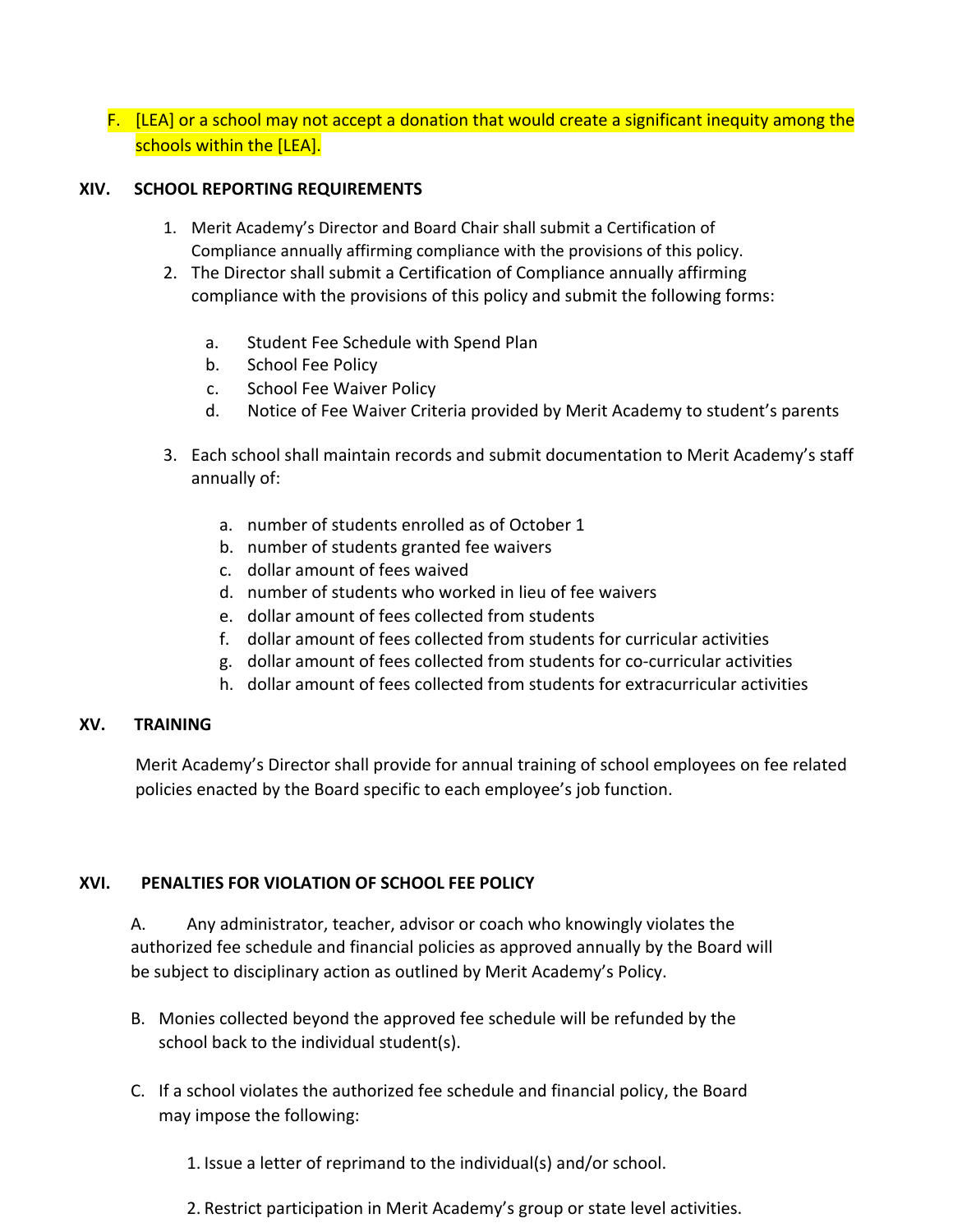- 3. Drop the school from membership and prohibit participation in any or all Utah High School Activities Association (UHSAA) sponsored activities.
- 4. The director, teacher, coach/advisor, and/or the school may be assessed a fine not to exceed \$200.

#### **XVI. DEFINITIONS**

Definitions applicable to this policy are intended to be consistent with UAC R277-407. In the case of a discrepancy, the administrative code shall prevail.

- A. "Co-curricular activity" means an activity, course, or program, outside of school hours, that also includes a required regular school day program or curriculum.
- B. "Curricular activity" means an activity, a course, or a program that is:
	- 1. provided, sponsored, or supported by Merit Academy; and
	- 2. conducted only during school hours.
- C. "Extra-curricular activity" means an activity or program for students, outside of the regular school day, that:
	- 1. is sponsored, recognized, or sanctioned by Merit Academy; and
	- 2. supplements or compliments, but is not part of, Merit Academy's required program or regular curriculum.
- D. "Fundraiser," "fundraising," or "fundraising activity" means an activity or event provided, sponsored, or supported by a school that uses students to generate funds to raise money to:
	- 1. provide financial support to a school or any of the school's classes, groups, teams, or programs; or
	- 2. benefit a particular charity or for other charitable purposes.
- E. "Fundraiser," "fundraising," or "fundraising activity" may include:
	- 1. the sale of goods or services;
	- 2. the solicitation of monetary contributions from individuals or businesses; or
	- 3. other lawful means or methods that use students to generate funds.
- F. "Fundraiser," "fundraising," or "fundraising activity" does not include an alternative method of raising revenue without students.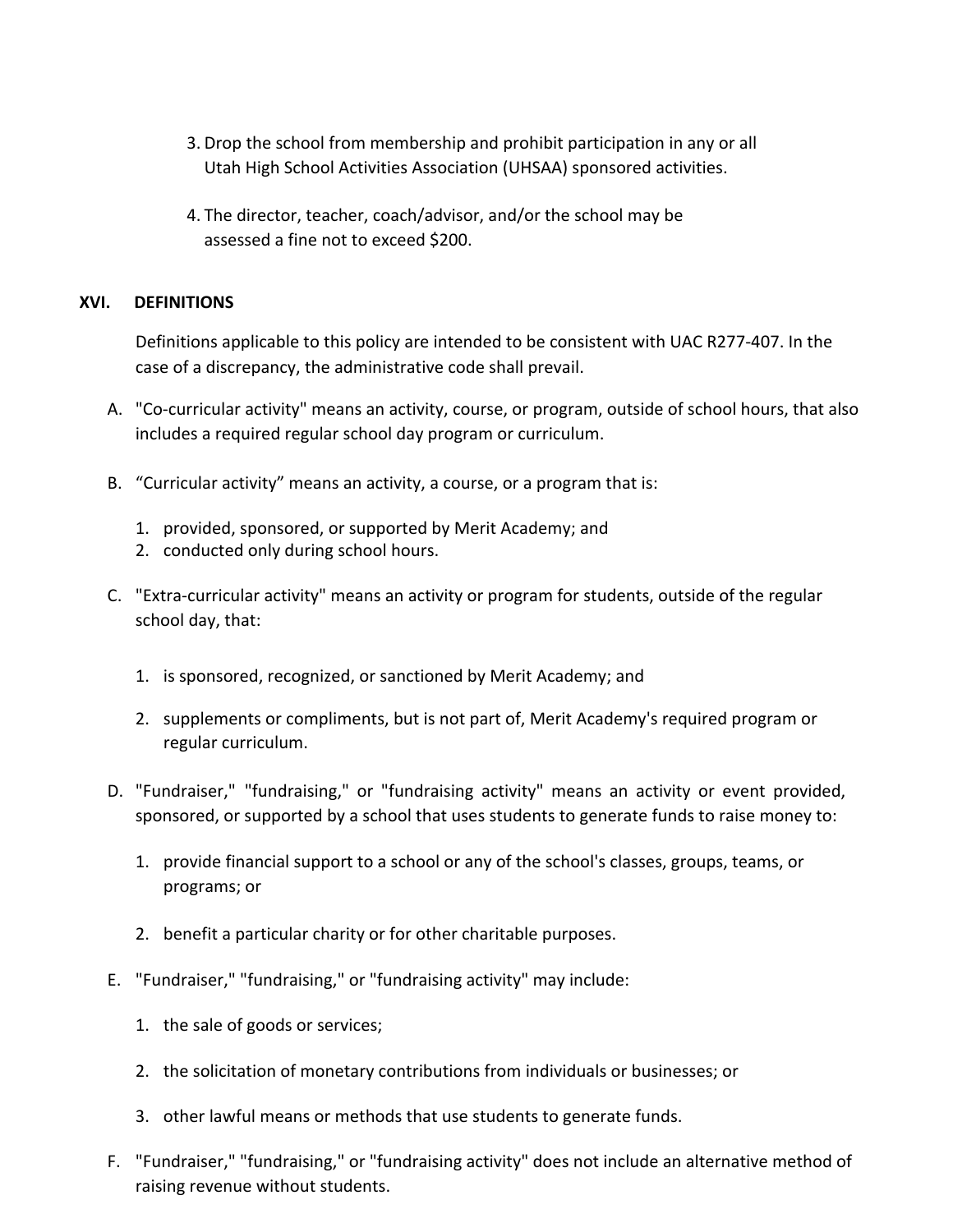- G. "Group fundraiser" or "group fundraising" means a fundraising activity where the money raised is used for the mutual benefit of the group, team, or organization.
- H. "Individual fundraiser" or "individual fundraising" means a fundraising activity where money is raised by each individual student to pay the individual student's fees.
- I. "Non Curricular club" has the same meaning as that term is defined in Section 53G-7-701.
- J. "Provided, sponsored, or supported by a school" means an activity, class, program, fundraiser, club, camp, clinic, or other event that:
	- 1. is authorized by Merit Academy, according to local education board policy; or
	- 2. satisfies at least one of the following conditions:
		- a) the activity, class, program, fundraiser, club, camp, clinic, or other event is managed or supervised by Merit Academy, or a Merit Academy employee;
		- b) the activity, class, program, fundraiser, club, camp, clinic, or other event uses, more than inconsequentially, Merit Academy's school facilities, equipment, or other school resources; or
		- c) the activity, class, program, fund-raising event, club, camp, clinic, or other event is supported or subsidized, more than inconsequentially, by public funds, including the school's activity funds or minimum school program dollars.
- K. "Provided, sponsored, or supported by a school" does not include an activity, class, or program that meets the criteria of a non curricular club as described in Title 53G, Chapter 7, Part 7, Student Clubs.
- L. "Provision in lieu of fee waiver" means an alternative to fee payment or waiver of fee payment.
- M. "Provision in lieu of fee waiver" does not include a plan under which fees are paid in installments or under some other delayed payment arrangement.
- N. "Regular school day" has the same meaning as the term "school day" described in Section R277-419-2.
- O. "Requested or required by Merit Academy as a condition to a student's participation" means something of monetary value that is impliedly or explicitly mandated or necessary for a student, parent, or family to provide so that a student may:
	- 1. fully participate in school or in a school activity, class, or program;
	- 2. successfully complete a school class for the highest grade; or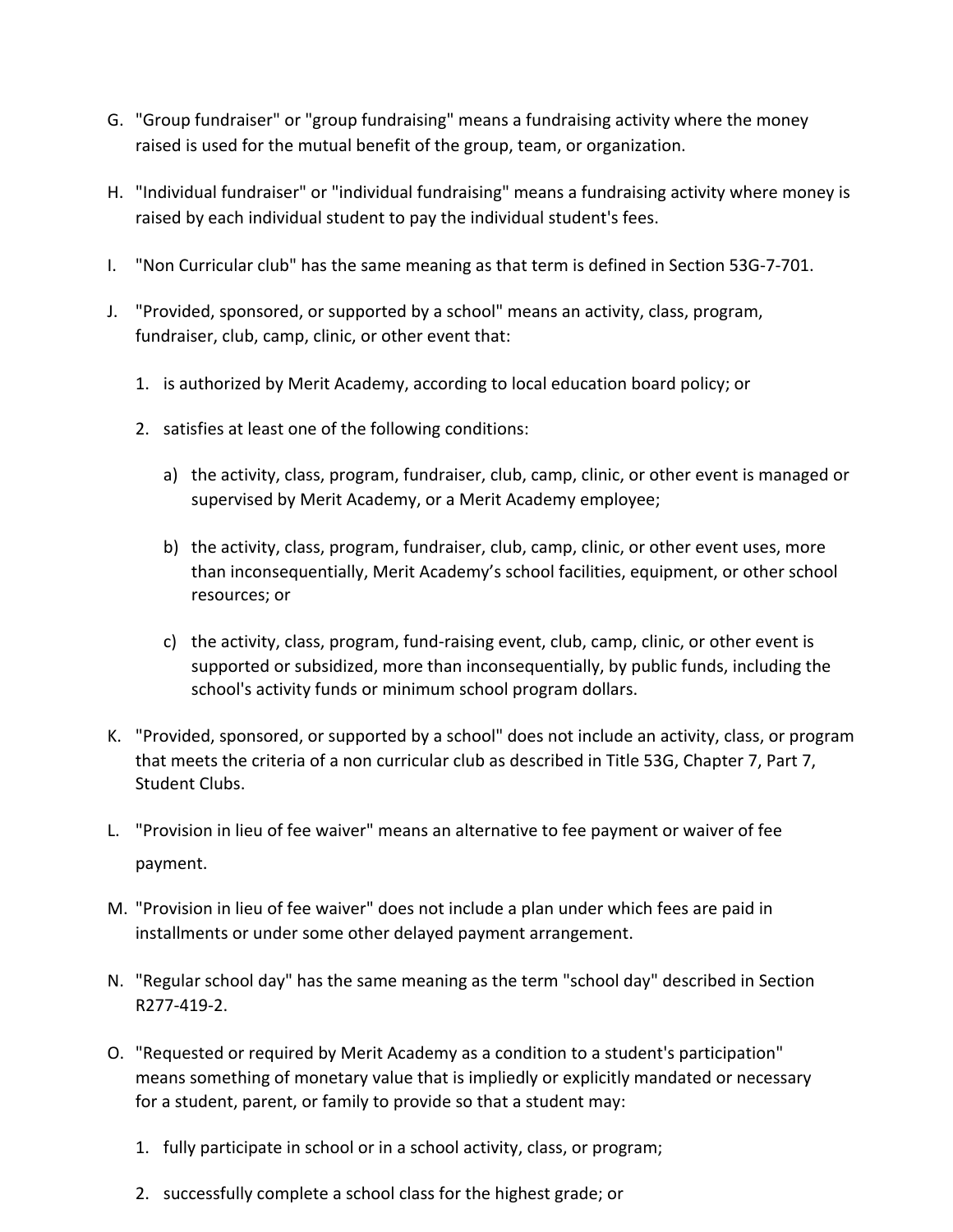- 3. avoid a direct or indirect limitation on full participation in a school activity, class, or program, including limitations created by:
	- a) peer pressure, shaming, stigmatizing, bullying, or the like; or
	- b) withholding or curtailing any privilege that is otherwise provided to any other student.
- P. "Something of monetary value" means a charge, expense, deposit, rental, fine, or payment, regardless of how the payment is termed, described, requested or required directly or indirectly, in the form of money, goods or services.
- Q. "Something of monetary value" includes:
	- 1. charges or expenditures for a school field trip or activity trip, including related transportation, food, lodging, and admission charges;
	- 2. payments made to a third party that provide a part of a school activity, class, or program;
	- 3. classroom supplies or materials; and
	- 4. a fine, except for a student fine specifically approved by Merit Academy for:
		- a) failing to return school property;
		- b) losing, wasting, or damaging private or school property through intentional, careless, or irresponsible behavior; or
		- c) improper use of school property, including a parking violation.
- R. "Student supplies" means items which are the personal property of a student which, although used in the instructional process, are also commonly purchased and used by persons not enrolled in the class or activity in question and have a high probability of regular use in other than school-sponsored activities.
- S. "Student supplies" include:
	- 1. pencils;
	- 2. paper;
	- 3. notebooks;
	- 4. crayons;
	- 5. scissors;
	- 6. basic clothing for healthy lifestyle classes; and